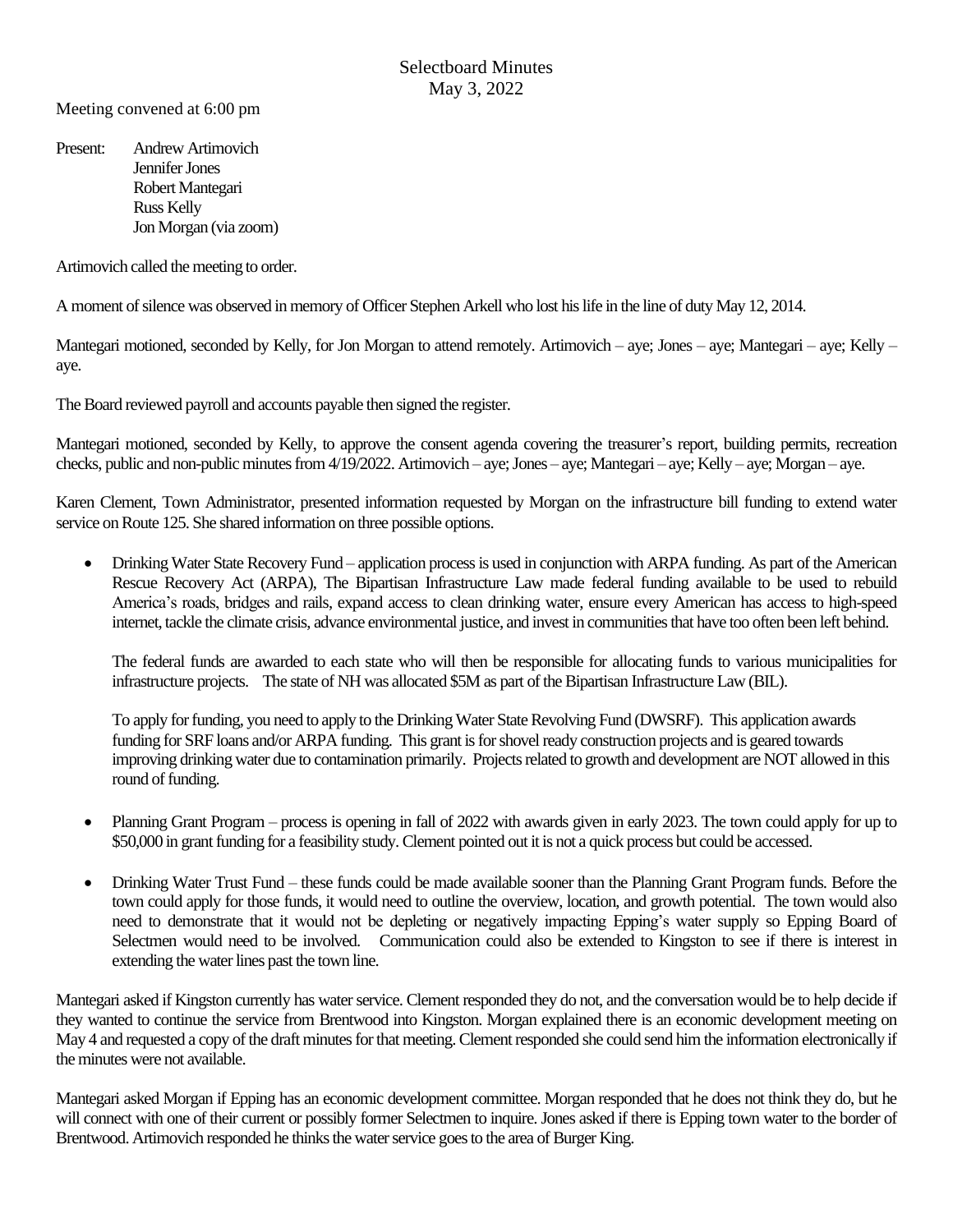Clement shared a request for the acceptance of a late Veteran's Tax Credit application. She explained the applications are due April 15 of each year. This application was submitted April 21. The applicant asked if the board would consider accepting the late submission. Artimovich asked if the applicant provided a reason for the lateness. Clement responded they did not provide a reason for the missed deadline. Mantegari stated the applicant is welcome to come before the board to request reconsideration or reapply next year.

Mantegari motioned, seconded by Jones, to accept the appointment slips for alternatesto the Conservation Commission for Matt Lipinski serving a 1-year term and Becky Dunham serving a 3-year term. Artimovich – aye; Jones – aye; Mantegari – aye; Kelly – aye; Morgan – aye.

Mantegari motioned, seconded by Kelly, to accept the appointment slip for Julie Velevis to serve a 3-year term as an a member to the Recreation Commission. Artimovich – aye;Jones – aye; Mantegari – aye; Kelly – aye; Morgan – aye.

Mantegari motioned, seconded by Kelly, to accept the three fully reviewed and approved Veteran credit applications. Artimovich – aye; Jones – aye; Mantegari – aye; Kelly – aye; Morgan – aye.

Bob Stephens, Northrup Drive, asked for clarification on the applications. Artimovich responded the applications were received by the deadline and are for a \$600 credit against their taxes.

Clement presented information on two abatement requests. She explained the contracted assessor, Jim Michaud, has made the following recommendations after reviewing the application and information:

- lowering the assessment of a home in Three Ponds Drive from \$426,800 to \$419,400 based on being taxed for a fireplace that does not exist in the home. Mantegari motioned, seconded by Jones, to accept the abatementrecommendation of Jim Michaud. Artimovich – aye; Jones – aye; Mantegari – aye; Kelly – aye; Morgan – aye.
- lowering the assessment of 2 Kadra Street from \$139,000 to \$67,400 because a dilapidated building was demolished on the property. Mantegari motioned, seconded by Jones, to accept the abatement recommendation of Jim Michaud on this property. Artimovich – aye; Jones – aye; Mantegari – aye; Kelly – aye; Morgan – aye.

Clement explained the contract with WP Davis has been signed for the Mill Road Bridge project. She also shared the insurance certificates have been received and the performance bonds have been posted. Stephens and Associates would recommend issuing the notice to proceed. Mantegari motioned, seconded by Jones, to accept the recommendation to proceed. Artimovich – aye; Jones – aye; Mantegari – aye; Kelly – aye; Morgan – aye.

Mantegari asked Bob Stephens, from Stephens &Associates, when the project was slated to begin. Stephens responded July 1 unless the conditions are favorable allowing them to start sooner.

Michelle Siudut, Middle Road, asked if the Mill Road development occurs if it will have any impact on the bridge project. Mantegari responded that the town chose not to pave this year. He went on to explain that the bridge is one the red list and needs to be redone. He proceeded to explain the bridge will be designed properly to uphold the increased traffic and development. Artimovich explained the work being done is repair work not the building of a new bridge. Stephens defined the work as underpinning or foundational work.

Becky Dunham, Regional Association Chairperson, was present to discuss her recommendations and explain the process of deciding what charitable organizations to fund. The committee was established in 2019 following a Town Meeting. Following a public meeting, the process was developed for the application process. Dunham continued explaining the process of the request for organizations to fill out the application completely and provide supportive materials. She also shared information on how the committee decides to provide funds to the organizations. Dunham referenced a memo in her explanation which can be found at the end of the minutes.

Dunham explained the deadline for application submission is October  $30<sup>th</sup>$ . The committee met in February to review the applications assessing the value to the town and its residents. The committee decided to fund six of the 9 charitable organizations totaling \$12,790. Dunham explained the decisions were not always unanimous, but they were able to use application information, input from the welfare director, and assessment of the services provided to residents to make decisions.

Artimovich asked for clarification on the email Dunham spoke about in the memorandum she read. Dunham responded the email would be sent byClement on town letterhead using information the committee will provide to her.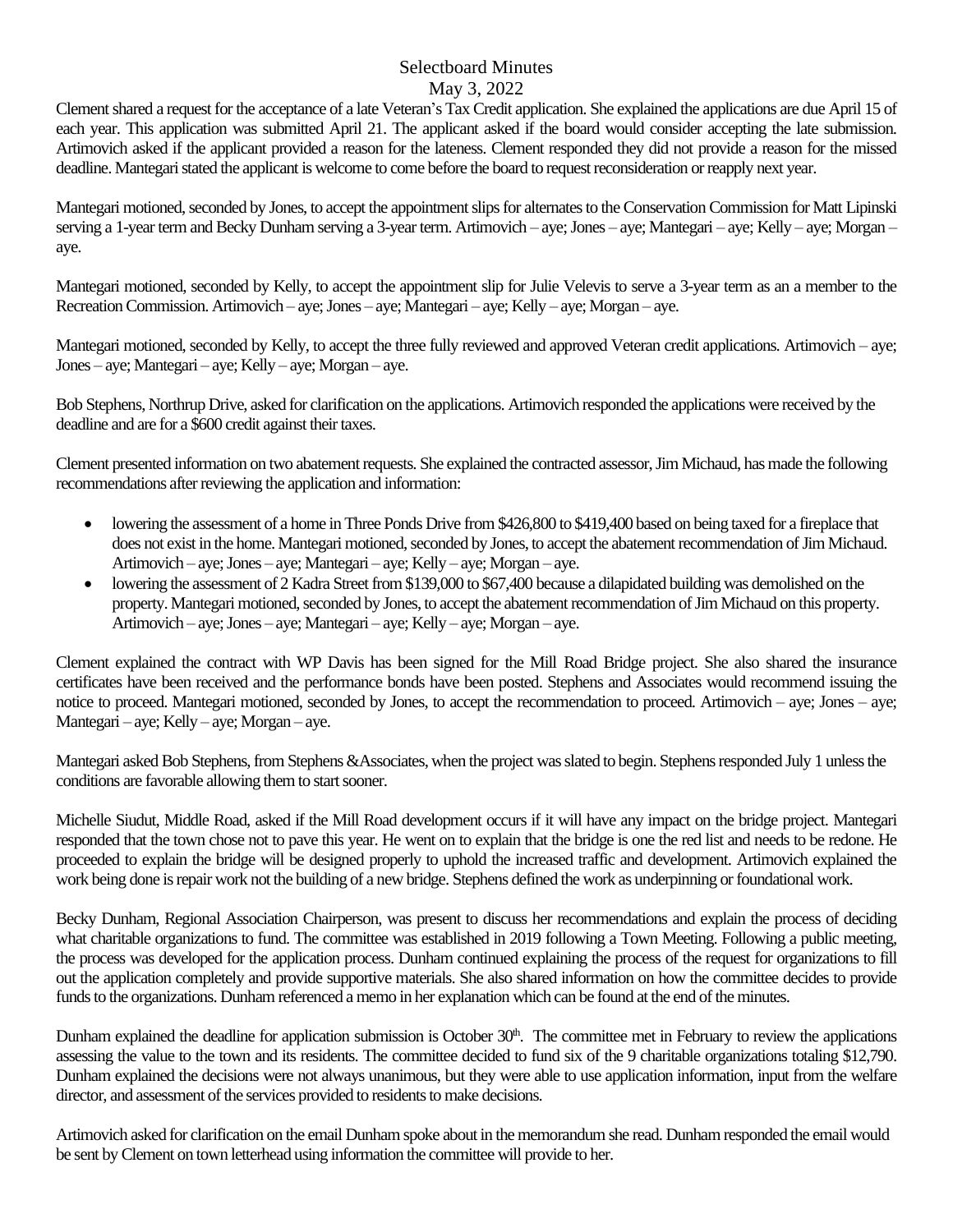Jones asked Dunham about the amount that is approved on applications. Dunham replied that sometimes the amount is over approved and other times it is under approved. Dunham shared she feels Brentwood is a very generous town.

Artimovich listed the charitable organizations being funded this year:

- Community Children's Fund \$1,000
- Rockingham Nutrition/Meals onWheels \$2,040
- Richie McFarland Children's Center \$3,300
- Rockingham Community Action (SNHS) \$5,700
- **TASC** \$750

Mantegari motioned, seconded by Jones, to appoint Michelle Siudut and Laura Hajjar to 3-year terms to the Regional Association Committee. Artimovich – aye; Jones – aye; Mantegari – aye; Kelly – aye; Morgan – aye. Artimovich shared that anyone interested in attending the meetings are welcome to attend. Dunham added the meetings are posted in advance.

Laura Hajjar, Mohawk Lane, commented how smoothly the meeting can fit in a two-hour window because of all the work Dunham does in advance of the meeting. She wanted to be sure people knew how hard Dunham works on it.

Michelle Siudut, Middle Road, commented Dunham does research on the organizations ahead of the meeting as well. She wanted people to know Dunham does a great job.

Bob Stephens, Northrup Drive, commented Dunham does a great job gathering the information for them to make decisions.

Dexter Swasey, President of Historical Society, was present to make two requests for maintenance of town buildings. Swasey explained the Historical Society is putting in for a grant to repair the stage curtain. He stated Linda Rousseau is responsible for submitting the grant with the assistance of a representative from curtains without borders. Swasey went onto explain there is a hole in the plaster ceiling above the curtain. He further explained part of the criteria of the curtain being repaired is the request for the ceiling to be fixed ahead of time repair. Artimovich motioned, seconded by Mantegari, to expend funds out of capital reserves for building maintenance in the amount of \$800. Jones asked if there was water damage that caused the plaster issue. Swasey replied it was due to some smoke detector work done in the attic that caused it. Artimovich – aye; Jones – aye; Mantegari – aye; Kelly – aye; Morgan – aye.

Dexter Swasey, President of Historical Society, also presented information on some electrical work needed for the grange triggered by the fire department. Swasey explained there is a need for three illuminated exit signs upstairs. He continued to explain some other items in need of attention include the need for additional outlets and motion lights for safety. Artimovich motioned, seconded by Mantegari, to expend funds out of capital reserves for building maintenance up to \$5,910. Jones asked if there is a Historical Society line item in the budget. Artimovich responded there is not. Mantegari explained it comes out of the building maintenance account.Jones asked if there is a high risk of damage to the plaster with the electrical project. Swasey responded there was no anticipation of further damage. Artimovich  $-$  aye; Jones – aye; Mantegari – aye; Kelly – aye; Morgan – aye.

Becky Dunham, Historical Society, announced there is a free open house event on May 7<sup>th</sup> at 10am with the dedication occurring at 10:30am.

Artimovich invited discussion about the communications subcommittee. Clement presented the board with names of five (5) residents previously expressing interest and letters of interest from Letty Bedard and Becky Dunham. In addition, Clement shared Janice Wiers, library director and Andy Gray, recreation director, expressed interest in being part of the subcommittee. There was discussion about the length of term for the members and the voting permissions for the employees joining the committee. Mantegari motioned, Jones seconded, to form a communications subcommittee of seven (7) residents and three (3) employees as advisory members. Artimovich – aye;Jones – aye; Mantegari – aye; Kelly – aye; Morgan – aye.

Artimovich motioned the following residents be appointed to the communications subcommittee: Stefanie Lewendon, Bridget Zacher, Denette Schlager, Josh Bertoulin, Steven Dawson, Rebecca Dunham, and Letty Bedard. Mantegari seconded the motion. Artimovich – aye; Jones – aye; Mantegari – aye; Kelly – aye; Morgan – aye.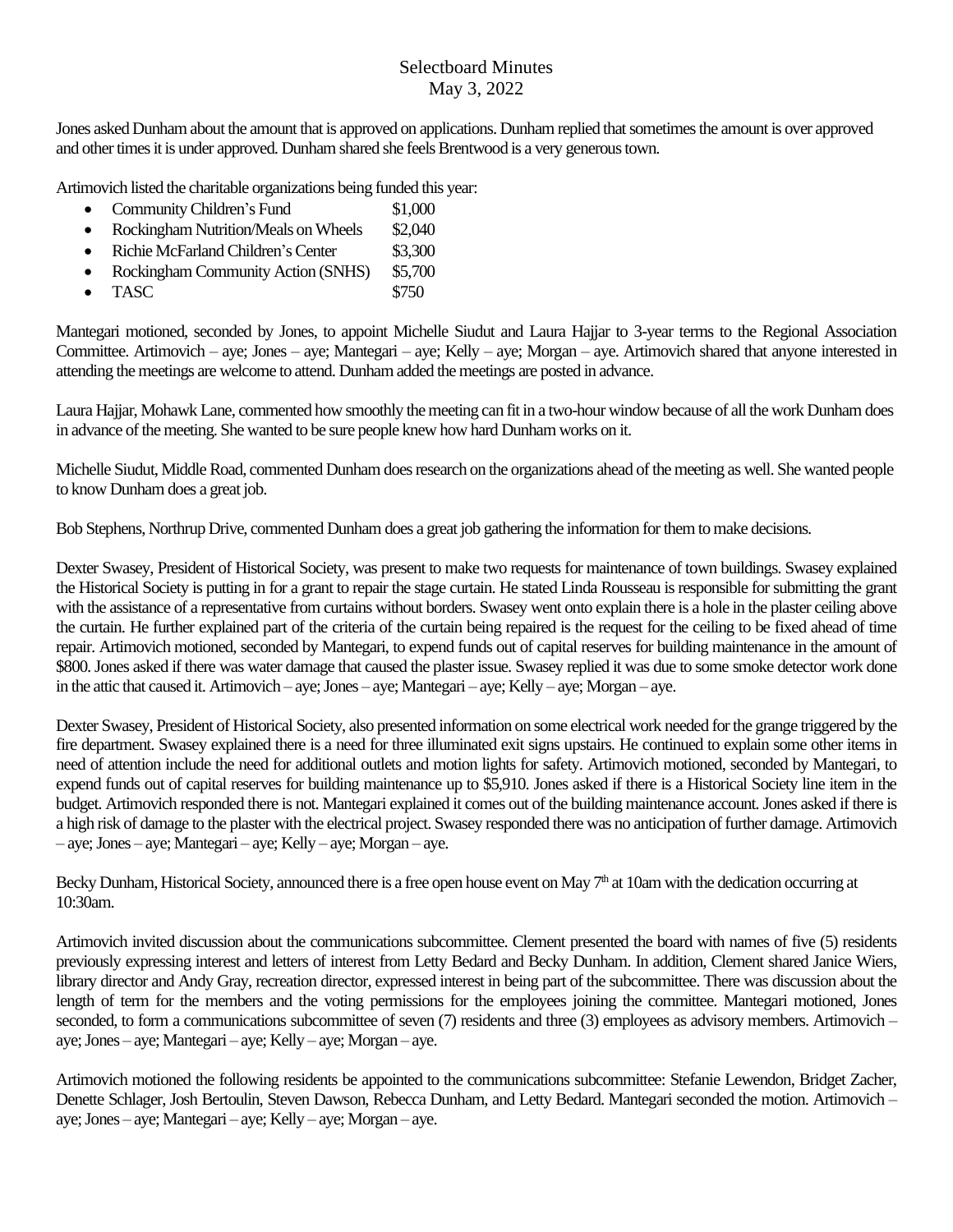Karen Veinotte, Windsor Lane, asked how the public became aware of the formation of this committee and the need to apply. Artimovich responded it was discussed at the last selectboard meeting and it was published on the website. Artimovich added the terms are one-year terms. Mantegari stated the meetings would all be public.

Michelle Siudut, Middle Road, asked how the formation of the committee came to be. Artimovich responded it was through Jones. Jones responded it was through Stefanie Lewendon who had approached the board a year prior with a proposal in forming something like the communications subcommittee. Artimovich explained the plan is to get information out in real time not just once a month with the newsletter. Mantegari added the website will also be a focus. Artimovich expressed interest in someone taking over the audio/visual operations. Jones added the goal is to establish transparent communication of all committees. Mantegari also pointed out the cost of the website is large. He added it would be great to get the most use of the website.

Liz Faria, South Road, asked if the subcommittee would present their ideas to the Selectboard. Mantegari responded the subcommittee would present their recommendations. Faria expressed her concerns that it appears there is a lot for the subcommittee to focus on. Jones responded the subcommittee plans to start out small with concrete projects to help improve communication. She explained they may begin with a town Facebook page designed to be fully informational with no commenting. Jones also offered examples of election results, warrant articles, and zoning ordinances as items that could be covered on the Facebook page.

Becky Dunham, Block Drive, expressed her concern that not all residents utilize Facebook orthe internet.

Michelle Siudut, Middle Road, asked when the committee was brought up. Jones responded it was first proposed last year before the previous board. She also stated she was not sure what action was taken at that time. Siudut asked if the volunteers were already chosen at the last board meeting. Jones responded Lewendon had recruited some people who were willing to volunteer and then Clement posted the information about the committee looking for additional volunteers and interested parties. Siudut asked Jones why she did not include this information in the "Selectboard Corner" of the newsletter. Jones replied that she was not aware they would be voting on the subcommittee at this meeting. Siudut commented her feelings that the formation was not transparent. Artimovich pointed out it was done in a public meeting and the meetings of the subcommittee will be posted as they will be public meetings. He also stated it was on video and audio as part of a public meeting and there were no secret meetings.

Liz Faria, South Road, asked if there was any chance the subcommittee could be kept open for two (2) more volunteers since some people are just learning about its formation. Artimovich stated he would be open to having alternates presented to the board in the future. Mantegari added if a resident is interested, to express that. Artimovich added residents who are not members of the committee can still attend the meetings and discuss their thoughts.

Dick Chamberlain, Crawley Falls Road, shared a few thoughts about the communications subcommittee. He stated he read the minutes from the last meeting where he felt the discussion was well outlined in the paragraphs explaining the proposal. Chamberlain asked if the committee was birthed out of the lack of civility over the last year. He also shared he believes it will be enormously important that priorities be absent of people's own personal agendas. Jones responded the intent is for the committee to be transparent with everyone in town.Chamberlain expressed his support of the committee.

Daphne Woss, Town Clerk/Tax Collector, was present to read a memo about the rabies clinic. Her statement can be found at the end of minutes.

Daphne Woss, Town Clerk/Tax Collector, presented the board with information on nine properties (7 owners) that could be deeded on May 19, 2022. The board asked for clarification of the information pertained with the address. Woss explained L/B is land/building, B/O is building only, and L/O is land only. She explained the lien is for 2019 taxes. Jones asked how the tax deed waiver worked. Woss explained it is a non-binding waiver and there is no set length of time. Mantegari asked for information on the interest rates. Woss explained the rate was 18% for 2019 and is now 14%.Jones inquired if any of the owners represented on the spreadsheet have expressed desires to make payment plans. Woss responded the owners have not reached out at this point.

Woss offered the deed waivers for signature. Artimovich suggested they wait until  $5/19/22$ . Woss explained waiting until that date will be the deed date. Artimovich explained historically the owners have been given the opportunity to speak to the board about their liens. Mantegari stated the board would like to invite the owners to come in for non-public session to discuss their situation at the May 17 selectboard meeting. Artimovich addressed a comment from the audience about the information being public. He explained under their reputation of why they are having hardships is nonpublic portion of what would be discussed. Jones asked if the owners come in that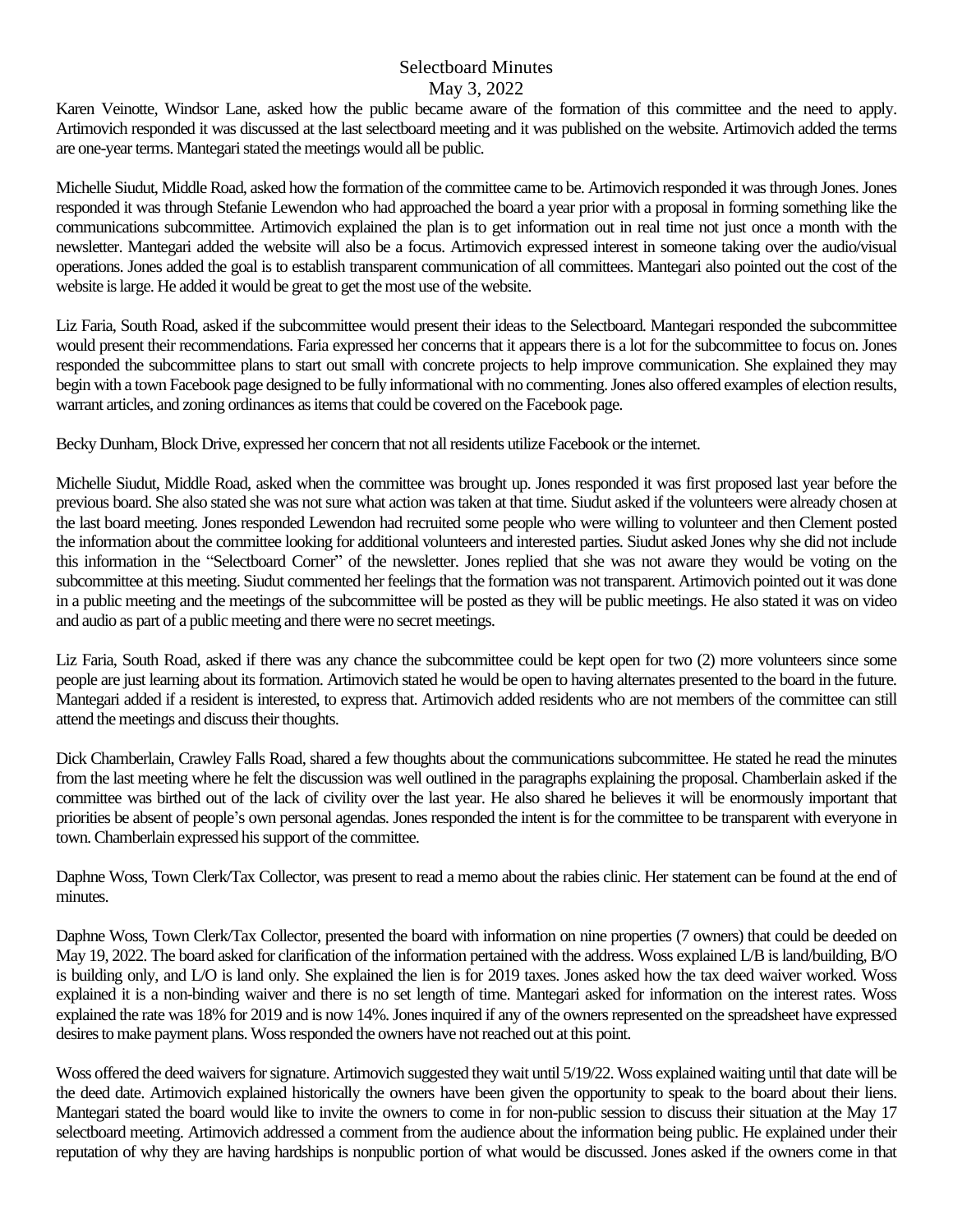night if there would be time for the board to sign waivers. Woss responded they could sign waivers that night. Mantegari reiterated the plan was for the owners to be offered the opportunity to come to meeting at 6pm on May 17<sup>th</sup>. Clement will reach out to the homeowners to notify them of the opportunity to attend the May 17 meeting.

Letty Bedard, Middle Road, speaking on behalf of herself and no boards she represents, stated she believes tax lien meetings have happened in public meeting in the past.

Robin Wrighton, Middle Road, asked for the total of the outstanding taxes for 2019. Mantegari reported the amount was calculated as \$46,447.97. Wrighton asked when the last time the town took someone's property for tax liens. Artimovich responded it was in 2019. Wrighton asked if the property is listed for sale. Artimovich responded the town has not faced that yet. He explained the town can only recoup money owed on taxes. The remainder would go to the estate, trust, or owner which means it would have to be sold on the open market.

Kelly shared his thoughts on the communications committee issue. He believes there is underlying tension about the committee. Kelly offered his thoughts that the newsletter and committee will serve different purposes. He expressed his feelings about the website not being very user friendly. He believes each is uniquely different. Kelly believes the town can do better with communication.

Mantegari shared he believes the goal of the committee is to disperse facts. He used the example of the warrant articles with the past election and how a clear avenue for information to be dispersed could be beneficial in the future.

Jones offered a recap of a school board meeting she attended last night. The board elected to encumber \$150,000 to pave the Swasey School parking lot. Mantegari asked what the current student population is. Leddy Bedard offered the answer as 303 as of May 2, 2022.

Kelly offered information on the ZBA. He explained during a training from NH Municipal Association (NHMA), he learned NHMA discourages a Selectboard member from serving as a voting member. Kelly presented that to the ZBA at the last meeting, but there was no issue expressed by other members. He spoke on one topic discussed at the latest meeting involving Great Bay Investments LLC. They have decided to go "back to the drawing board" because their intended plan would involve rezoning.

Becky Dunham, Block Drive, asked what the timing of the communications subcommittee meeting would be. Artimovich stated the next meeting will occur after the next publication of the newsletter so it can be posted there.

Janice Wiers, library director, shared her reason for being part of the communications committee. She explained one of the roles of the library is communication. She also shared there is no agenda of her joining the committee. Wiers explained she just wants to be involved and part of a cohesive unit. She welcomed questions and concerns be addressed to her.

Robin Wrighton, Middle Road, requested the town put the Brentwood Newsletter back on the town website.

Letty Bedard, Middle Road, speaking as a resident, asked if the town has considered putting solar panels in places other than the fire department to allow the school to benefit from them to help offset the electricity use. Artimovich explained the current panels back feed the power grid to allow credit for usage of all the town buildings. Clement explained the reason the school was not included is because of the plan currently in place. She added the usage is up to 100AC which is the maximum the town could apply for on the permit it used. Morgan added he believes the metering has changed. Artimovich stated it is something that could be investigated.

Liz Faria, South Road, made a statement about the abatement of Three Ponds property. She questioned how the pricing could be as low as it was. Artimovich explained it had to do with the property being assessed for a fireplace that they did not have.

At 7:45pm, Mantegari made a motion to enter non-public meeting for legal, personnel, and hiring. The motion was seconded by Jones. Artimovich – aye; Jones – aye; Mantegari – aye; Kelly – aye; Morgan – aye;

At 8:12pm, Mantegari motioned to come out of nonpublic and seal the minutes from the non-public meeting. Jones seconded the motion. Artimovich – aye; Jones – aye; Mantegari – aye; Kelly – aye; Morgan – aye.

At 8:12pm Mantegari made a motion to adjourn. Jones seconded the motion. Artimovich – aye; Jones – aye; Mantegari – aye; Kelly – aye; Morgan – aye.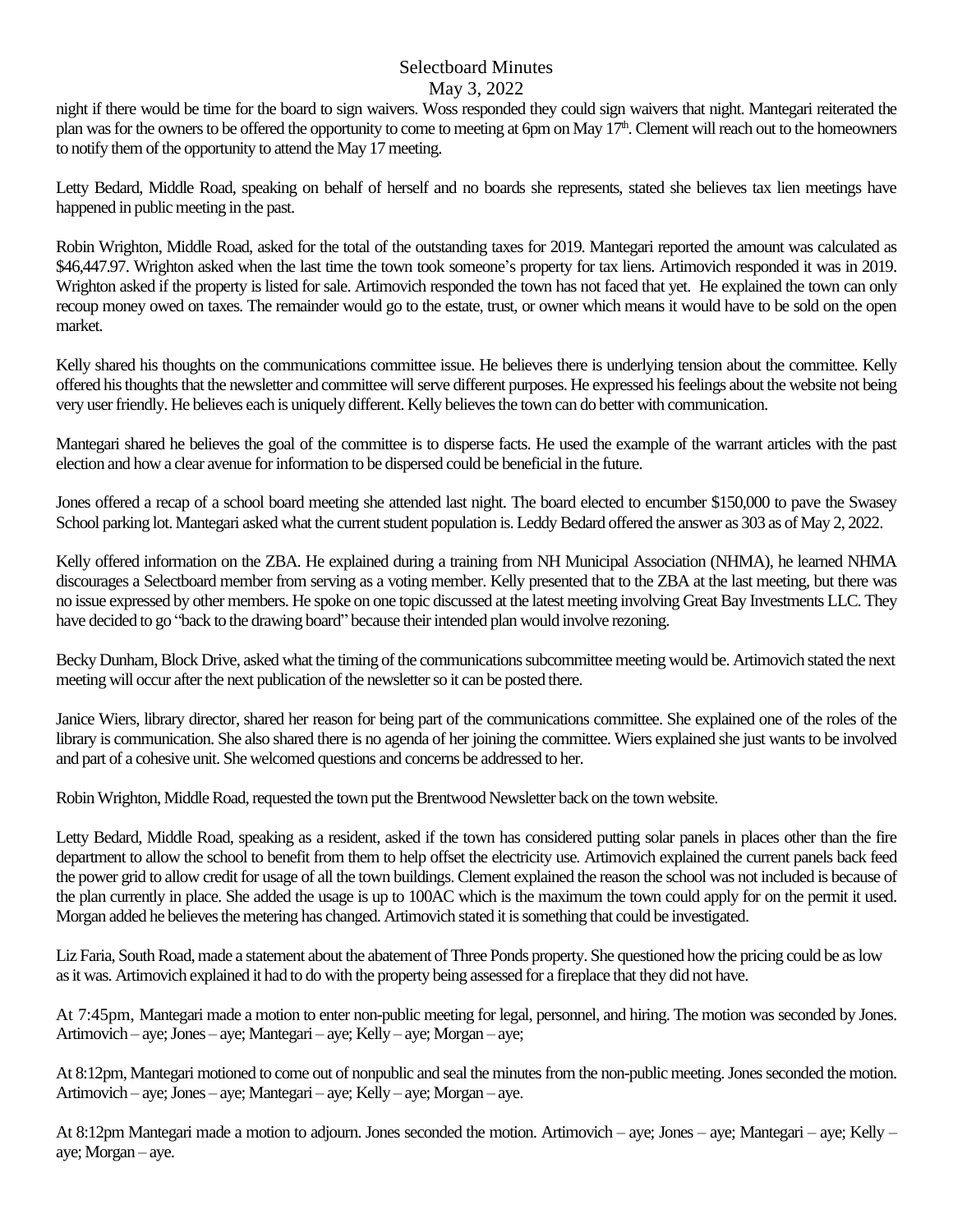Respectfully submitted,

# Tamera Peek

|                             |                      | <b>WEEKLY TREASURER'S REPORT</b> |                         |                     |
|-----------------------------|----------------------|----------------------------------|-------------------------|---------------------|
|                             |                      |                                  |                         |                     |
| DATE:                       |                      | 5/3/2022                         |                         |                     |
|                             |                      |                                  |                         |                     |
| <b>General Fund:</b>        |                      | <b>TD BANK</b>                   |                         |                     |
|                             | Previous Balance:    | 3,392,751.38                     |                         |                     |
|                             | Deposits:            | 47,581.67                        |                         |                     |
|                             | Payroll:             | 31,501.47                        | DDP: \$29,900.31        |                     |
|                             |                      |                                  | CHK: \$1,601.16         |                     |
|                             | FICA:                | 6955.83                          |                         |                     |
|                             | to Impact Fees       |                                  | Reg A/P Cks \$41,273.89 | NH Retirement \$    |
|                             | A/P: Regular         | 738,175.89                       | Swasey: \$198,683.00    | CO-OP: \$498,219.00 |
|                             | CC pd to Rec from GF | 45.00                            |                         |                     |
|                             | void checks          |                                  |                         |                     |
|                             |                      |                                  |                         |                     |
|                             |                      |                                  |                         |                     |
|                             | Account Balance:     | 2,663,654.86                     |                         |                     |
|                             |                      |                                  |                         |                     |
|                             | Interest Earned YTD: | 1,949.58                         |                         |                     |
|                             |                      |                                  |                         |                     |
|                             |                      |                                  |                         |                     |
|                             |                      |                                  |                         |                     |
|                             |                      |                                  |                         |                     |
|                             |                      |                                  |                         |                     |
|                             |                      |                                  |                         |                     |
|                             |                      |                                  |                         |                     |
| Joyce A. Gallant, Treasurer |                      |                                  |                         |                     |
|                             |                      |                                  |                         |                     |